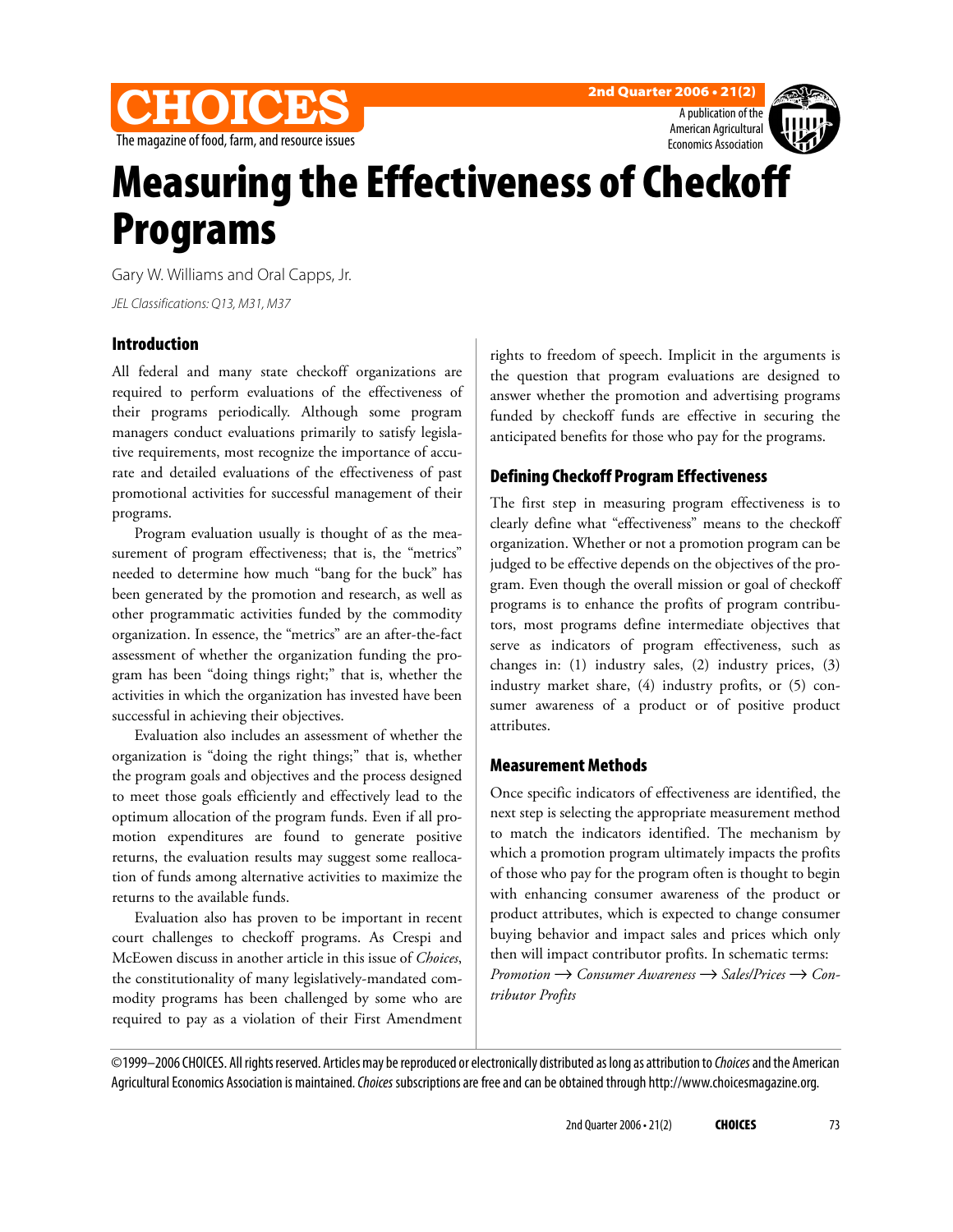Consequently, typical approaches to measuring the effectiveness of checkoff programs generally fall into one of three categories: (1) consumer awareness studies, (2) retail sales impact studies, and (3) contributor profit studies. Effectiveness in one category does not necessarily imply effectiveness in other categories. For example, the organization may increase consumer awareness, but not increase either retail sales or profits. By the same token, increases in retail sales may not necessary lead to increases in industry profits.

#### *Consumer Awareness Studies*

A primary metric of program effectiveness for many checkoff programs, and particularly those in the early stages of development, is the extent to which promotion activities affect consumer attitudes and awareness concerning their commodities. Most of what is known about consumer attitudes/beliefs regarding specific agricultural commodities has come from "tracking" studies done by market research firms for the corresponding commodity promotion organizations. Consumer attitudes/beliefs regarding specific characteristics of the commodity of interest are "tracked" over time through periodic surveys of consumers. Improvements in attitudes and changes in beliefs consistent with the promotion messages over time are taken as evidence that the promotion program is effective in boosting sales and, ultimately, industry profit.

One problem with these types of studies is that attitudes can be influenced by several factors other than the promotion program so that changes in consumer attitudes/ beliefs, as indicated by "tracking studies," cannot always be confidently attributed to the promotion program. For example, even though

the "Other White Meat" message of the U.S. pork industry by itself may have had a positive effect on consumer attitudes about pork, consumer surveys might indicate no change or even a negative change in those attitudes/beliefs if public health messages have simultaneously conveyed concerns about the health risks of eating meat.

Even if the promotion successfully changes attitudes, there is no guarantee that the attitude change will translate into increased sales. As a consequence, many researchers have preferred to analyze the direct relationship between promotion expenditures and sales without considering whether the promotion had any impact on consumer awareness or attitudes.

#### *Retail Sales Impact Studies*

Early efforts to measure the sales impact of commodity promotion programs relied largely on anecdotal evidence and simple comparisons of gross investments in promotion and gross changes in sales. During periods of rapidly expanding markets and rising prices, this approach can yield some persuasive stories and even more impressive upward-sloping graphical relationships between promotion expenditures and sales. The problem with this approach is that various factors other than the promotion program affect the volume and value of commodity sales, such as relative price changes, agricultural policies, changes in incomes, population growth, competition from other products, and consumer health concerns and demographics, just to name a few. The problem becomes all too apparent in years when markets turn down and prices drop. Program managers find that taking credit for rising demand and prices in good years forces them to take the blame

for declining demand and prices in bad years.

Over the years, increasingly sophisticated statistical methods have been developed to isolate and measure the unique contribution of promotion programs to the performance of commodity sales and the profitability of the farm sector. Most common has been the use of econometric models to statistically disentangle the effects of promotion program activities on commodity sales and demand from those of other market forces. Even if the analysis indicates that promotion programs have had a positive and statistically significant effect on market sales, however, the question remains as to whether the increase has been greater than the cost of the program. For that reason, most checkoff organizations are more interested in some measure of return on investment (ROI) rather than the effects of promotion on the level of sales. Consequently, what most studies provide is some Aggregate Measure of the Effectiveness (AME) of checkoff program activities. Unfortunately, the AMEs estimated for checkoff programs often are presented in different forms and calculated in different ways for different commodities, which causes confusion among researchers, as well as among checkoff program managers and stakeholders.

The most commonly reported AME is the benefit-cost ratio (BCR), which is typically calculated in retail sales impact studies as the dollar increase in sales per promotion dollar spent (retail BCR). Because promotion expenditures occur over time and have different effects over their life cycles, the increase in retail sales generated by the program over time often are discounted to present value before dividing by the cost of the program to account for the time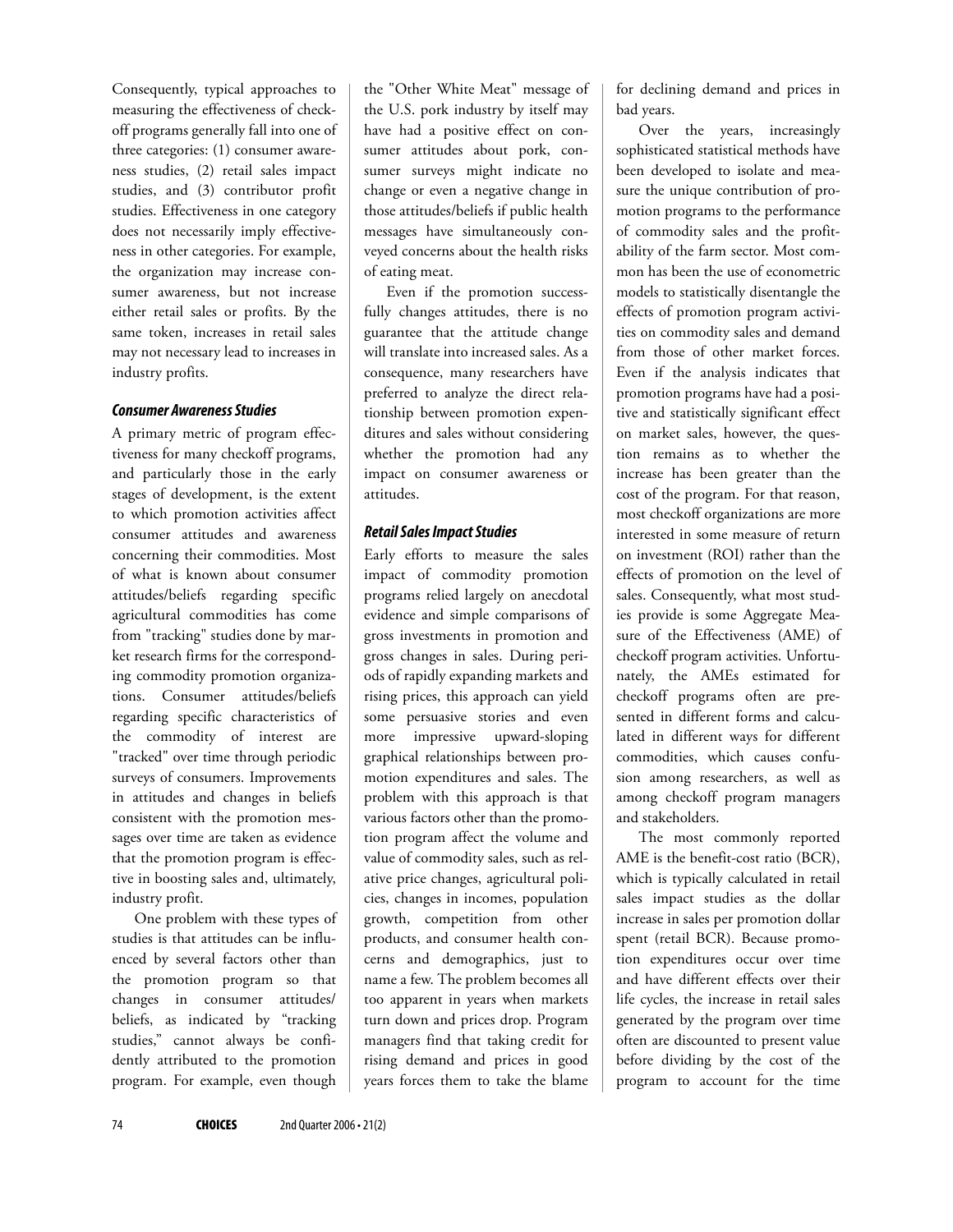value of money. However calculated, if the BCR is greater than one, the promotion program is deemed "effective" because more than one dollar in sales is generated for every dollar spent. On the other hand, if the calculated BCR is less than one, the program is deemed "ineffective."

Because they provide measures of the "average" return to promotion activities, the usefulness of BCRs for making promotion funding allocation decisions is limited. Thus, some studies report a marginal rate of return (MRR) as a more appropriate ROI concept than a BCR as a measure of the advertising and promotion effectiveness. A retail sales MRR is usually calculated as the percentage increase in sales revenues from a 1% increase in promotion expenditures. Thus, an MRR provides a more accurate indication of the change in total returns that might be expected from a reallocation of funds among competing promotion activities.

While BCR and MRR measures provide some sense of whether a checkoff program has effectively increased retail demand and sales, they provide no clear criteria for judging whether the benefits of a particular advertising program have exceeded the costs sufficiently to warrant continuation of the program. How high must a BCR or MRR be in order to justify a conclusion that the program is "effective"? How high is too high and how low is too low?

Reported BCRs for checkoff programs typically range from about 2:1 to 10:1 (Williams & Nichols, 1998; Kaiser et al., 2005). Does that mean that a checkoff program with an estimated BCR of 10:1 is 5 times more effective than a program with a BCR of 2:1? Are BCR estimates of 50:1 or 100:1 unreasonably high or are those programs just that much more effective than programs with more typical

BCRs? How are we to interpret a BCR for a checkoff program at the bottom of or below the typical range? Beyond indicating that the cost of a checkoff program is greater than the returns generated, is there any meaningful difference between a BCR between 0 and 1 and a negative BCR?

The problem is that a typical benefit-cost analysis of a checkoff program's effectiveness fails to address whether or not the program is a "good" investment for those who pay for the program. Even if the estimated BCR from a particular advertising program is estimated to be positive and even higher than those estimated for other advertising programs, what program contributors want to know is whether they could do better with the funds they contribute by investing in other common investment opportunities and realizing an even higher return. If so, then it would likely make little difference to them if the BCR from the advertising program is "positive" if they could keep their money and invest it in other investment opportunities and realize a higher return.

For economists, this issue implies that the fundamental concern in measuring the effectiveness of checkoff programs probably should be the opportunity cost of the checkoff program funds from the collective group. This issue has received relatively little attention in the literature. For program managers, the implication is that more relevant information might be provided by economic evaluations if researchers treated checkoff programs as investment alternatives and calculated how well the various programs fare compared to other investment opportunities available … like buying land or investing in Treasury Bills, etc.

The standard business method for determining the highest yielding investment opportunity is to calculate the internal rate of return (IRR) of the investment over time. In analyzing alternative business investments, the IRR often is referred to as the discounted rate of return, the marginal efficiency of capital, and the yield of an investment. For measuring the effectiveness of a commodity promotion program, the IRR is calculated as the *change* in the future value of the estimated returns to the promotion expenditures over time divided by a *change* in the present value of advertising expenditures expressed in percentage terms. Consequently, the IRR is a dynamic return on investment measure that expresses the estimated *marginal* returns to promotion expenditures (i.e., the percent change in returns from a 1% change in promotion).

In a recent study of the Florida orange juice promotion program, the IRR to Florida orange growers was calculated to be 14.4% over the life of the program (Williams, Capps, & Bessler, 2004). In other words, for Florida orange growers to have done better with the funds they invested in the orange juice promotion program, they would have had to have found an investment alternative that yielded more than 14.4% on average annually over the entire 33-year period of the program. Curiously, we tend to use the IRR method for evaluating investments in research that shift the supply curve, but not for investments, like advertising, that shift the demand curve.

#### *Contributor Benefit Studies*

A particular limitation of the retail sales BCR and MRR measures is that they are calculated assuming that nothing, including prices, changes when promotion expenditures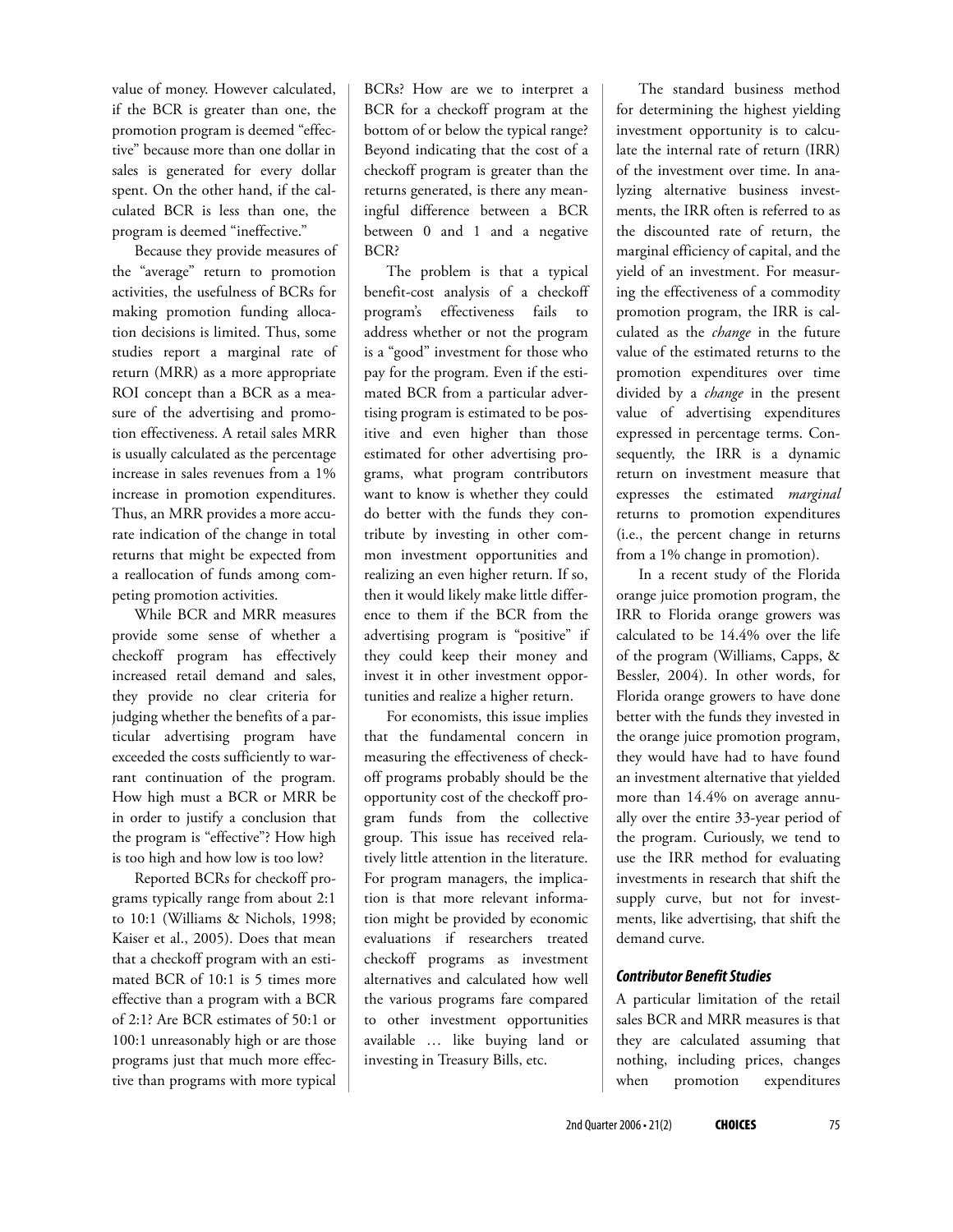change. Unless one is willing to assume that all the benefits generated in terms of increased retail sales are captured dollar for dollar by producers who pay for the program, an unlikely possibility, such measures are not particularly meaningful as measures of the benefits of checkoff program expenditures to those who pay for the program. Thus, the relevant questions are: (1) what portion of any benefits from shifting the retail demand curve accrues to those who pay for the program? and (2) are those benefits greater than the costs of promotion? For this reason, some studies of checkoff program effectiveness calculate BCRs in terms of additional industry profits (i.e., the increase in industry sales or cash receipts net of additional production costs) or producer surplus generated per dollar invested in advertising and promotion (i.e., a profit BCR or surplus BCR).

Sales impact analyses are designed to determine whether or not past promotion expenditures have effectively shifted out the demand and, therefore, sales. If such analyses conclude that promotion expenditures have not shifted out demand, then it is likely from a statistical perspective that the program has not benefited those who have paid for the program.

However, even if such studies indicate a positive demand impact, the related increase in sales may or may not translate into increased profits of those who pay for the programs for a variety of reasons as discussed by Wohlgenant in another article in this issue of *Choices*. Most importantly, the benefits of the program may be captured by wholesalers, distributors, processors, importers, foreign producers, or others along the commodity supply chain or even in closely related markets that do not contribute to the costs of the program. For example, in an analysis of the Florida orange juice promotion program, the increase in orange juice demand and price generated by the program prompted an increase in orange juice imports, which benefited foreign orange growers and limited the benefits of the program to Florida orange growers who pay for the program.

Measuring the benefits of promotion programs to those who pay for them requires a more sophisticated and dynamic type of commodity market model than used for demand and sales impact analyses. Because most products pass through several stages of processing before reaching the final consumer, the markets associated with these different stages are interrelated at some level. In *vertically related markets*, what happens in one market or processing stage affects all other markets or stages. Furthermore, product processing often results in by-products or joint products that sell in entirely different markets. In *horizontally related markets*, products that are not directly in a processing chain may be considered close substitutes for products in the chain. At the same time, some markets include foreign components. Market supply may include imports and market demand may consist of both domestic and export demand.

The intricacy of the interrelationships among and between markets means that a myriad of factors can affect the transmission of the retaillevel effects of checkoff program activities back to those who pay for the program. Once the market for the product has been accurately modeled and the relative roles of the promotion program activities and other market forces at the various levels along the supply chain have been accounted for and incorporated into the model, the process of measuring the benefit of the promotion expenditures to those who pay for the program is done through scenario analysis. This process is accomplished by simulating the model over the historical period *with* and then *without* the promotion expenditures included in the model. The actual historical data are taken to represent the "with promotion" scenario. For the "without promotion" scenario, the level of promotion expenditures is first set to zero in the model in each year over the historical period. The model then is simulated over that period to generate changes in the levels of the production, consumption, trade, and prices that would have existed over time in the absence of any promotion program. The simulated differences between the values of model variables in the "with" and "without" promotion scenarios provide direct measures of the historical effects of the program on the market of the commodity being promoted. The results are used to calculate a BCR or an IRR to represent the estimated change in the aggregate profits of the contributors that is attributable to the checkoff promotion program.

# **Beyond Measurement**

Regardless of how program effectiveness is defined and measured, checkoff programs often face the difficult challenge of "selling" the results to their stakeholders. Despite positive measures of effectiveness, producers and other contributors often find it difficult to understand or believe the results. The primary problem in convincing program contributors that positive evaluations of a checkoff program are meaningful is that, while the *cost* of checkoff programs to each contributor is eminently observable by them, the *benefits* of the programs are not. While contributors can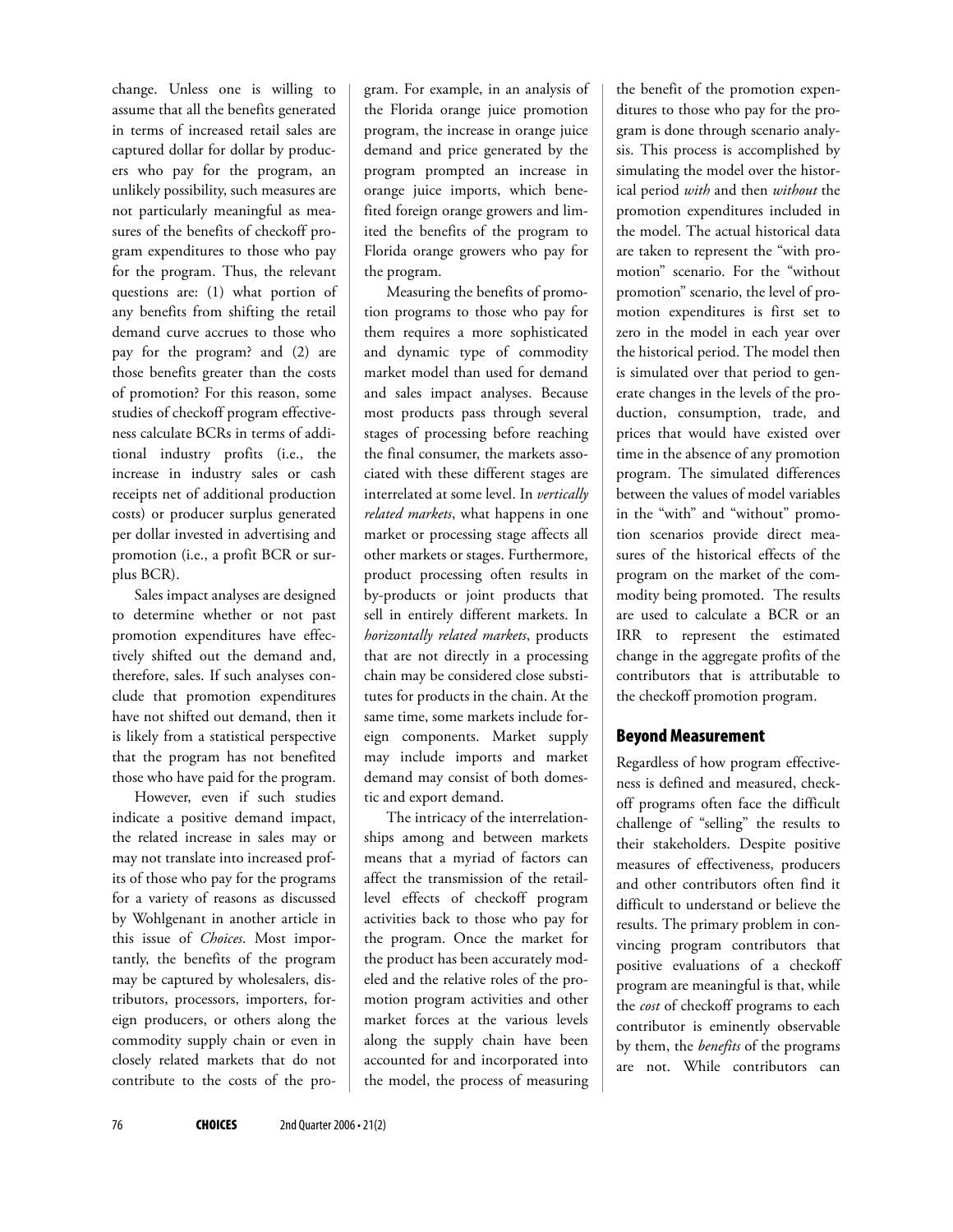clearly see the effects of assessments on their bottom lines, they have no way of seeing the portion of their revenues that are directly attributable to programmatic activities.

Evaluations of checkoff programs specifically are intended to measure the portion of revenues at various levels in the industry that can be directly attributable to the checkoff programs. But in doing so, researchers must compare actual revenues or sales over some time period to nebulous, intangible concepts like "what might have been earned or sold in the absence of the program." In other words, the results imply that \$2, \$5, or \$10 for every dollar they were assessed are in their pockets, but they just don't know it because their earnings would have been lower if the checkoff program had not existed. This concept has proved extremely difficult to communicate to producers.

Compounding that problem is the tendency of many checkoff program staffs and boards to oversell the actual and potential impacts of their programs to insure a positive outcome from producer referenda and otherwise justify continuation of their programs. Contributors come to expect large impacts on prices and profits because of the anecdotes they have been told about how successful various activities have been and how large the benefits to them are from contributing to the program. Estimated BCRs much in excess of 1:1 often are taken to imply large absolute impacts of a checkoff program on the market. Nothing could be less true. A BCR of 5:1 results by dividing a \$5 billion industry profit benefit by a \$1 billion checkoff investment or by dividing a \$5 benefit by a \$1 investment. For most commodity promotion programs, the value of the expenditures in research and promotion activities is extremely small in comparison to the total value of industry sales. Commodity promotion expenditures generally amount to a fraction of 1% of the total industry sales each year. With such a low level of investment compared to sales, the overall impact of a commodity promotion program could hardly be expected to be significant in a practical sense in its effects on production, prices, sales, and market share even if the impact could be said to be statistically significant.

When producers and other contributors fail to see the large impact on their returns that they have been led to expect, they tend to disbelieve the measured effectiveness of the checkoff program. One potential solution for checkoff program boards and their staffs is to spend more time educating producers on the true potential of their programs. Perhaps checkoff programs would be better sold to contributors as tools to help reduce downside pressure on prices and profits in bad years and contribute to higher prices and profits in good years rather than as panacea to the financial problems they face.

Another potential solution is to focus on appropriate measures of "effectiveness" that more readily convey the success or failure of checkoff programs in meeting their objectives to program contributors. Benefitcost ratios as measures of effectiveness have often proved to be less than successful in that effort. Further development of the internal rate of return (IRR) methodology could lead to a measure of effectiveness that might be more easily interpreted by program contributors. Strong arguments also can be made for simple price effects. In a competitive industry, producers relate well to changes in prices as a result of intervention.

## **Summing Up**

Measuring the effectiveness of a commodity checkoff program begins with understanding the promotion objectives and then adopting an appropriate measurement technique. For checkoff organizations primarily concerned with positively impacting consumer attitudes and awareness concerning their products, consumer attitude and awareness studies are sufficient for measuring program effectiveness. New checkoff organizations often begin with this objective believing that changing consumer attitudes is the key to changing consumer behavior, positively influencing retail sales, and eventually enhancing the profitability of their industry.

Eventually, however, checkoff organizations must determine whether their promotional efforts have gone beyond any change in consumer attitudes to actually shifting out the demand for their commodities. Sales/demand impact studies are designed to measure the retail level impact of checkoff promotion programs. Such studies often report aggregate measures of effectiveness such as benefit-cost ratios or marginal rates of return. Sooner or later, however, someone is going to ask: "What am I getting for my checkoff contribution?" The answer to such questions requires more complex and in-depth analyses to track the retail level impact of advertising and promotion programs back through the supply chain to producers to measure the effectiveness of retail-level promotion programs in enhancing the profitability and economic welfare of producers and other contributors.

Once the effectiveness of the program has been measured, however, the checkoff program still faces the challenge of communicating the